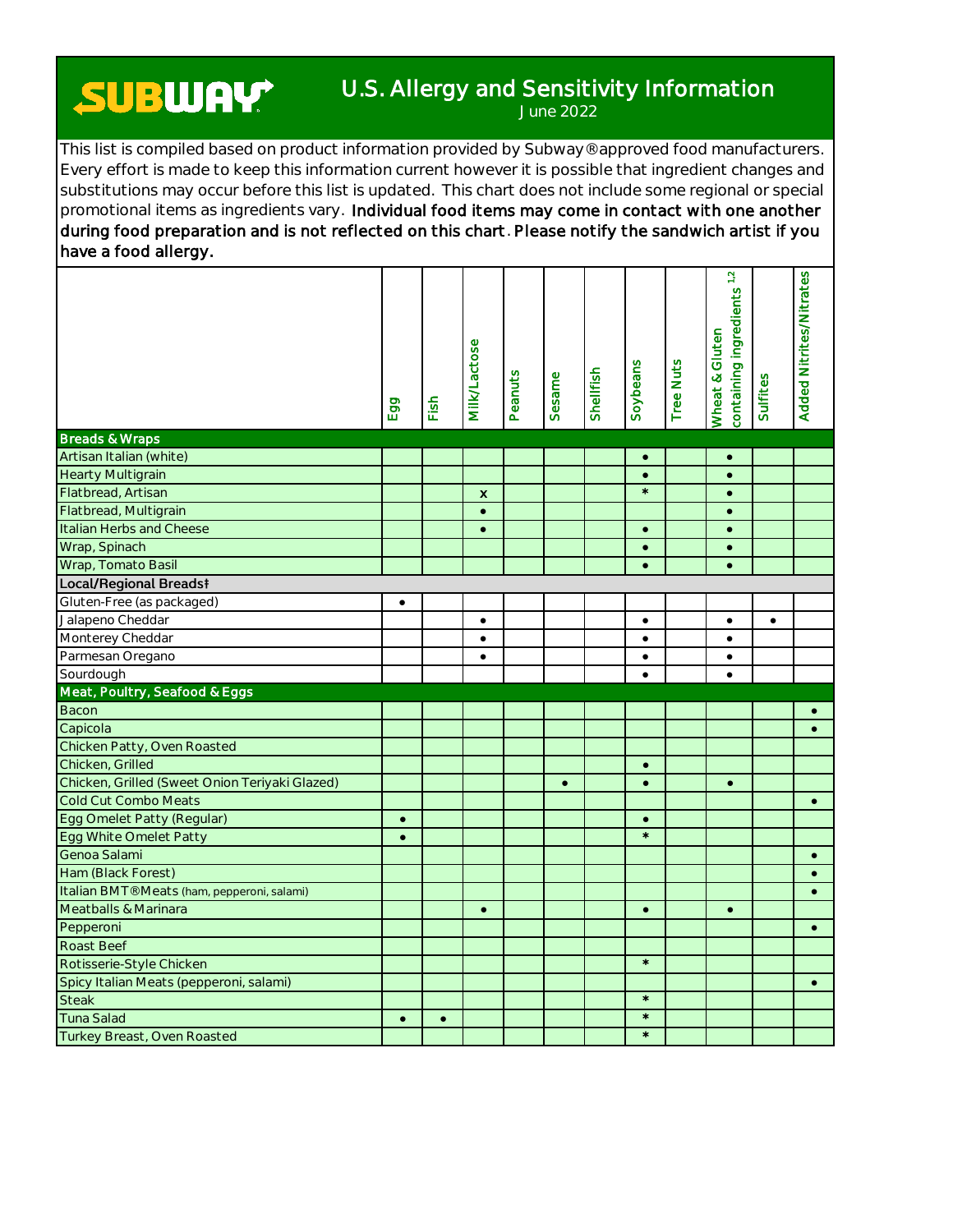|                                                                                                                 | Egg       | Fish | <b>MIIK/Lactose</b>    | Peanuts | Sesame    | Shellfish | Soybeans             | <b>Tree Nuts</b> | containing ingredients <sup>1,2</sup><br>Wheat & Gluten | Sulfites  | Added Nitrites/Nitrates |
|-----------------------------------------------------------------------------------------------------------------|-----------|------|------------------------|---------|-----------|-----------|----------------------|------------------|---------------------------------------------------------|-----------|-------------------------|
| <b>Local/ Regional Meats Proteinst</b>                                                                          |           |      |                        |         |           |           |                      |                  |                                                         |           |                         |
| Chicken, Grilled (with Buffalo sauce)                                                                           |           |      |                        |         |           |           | $\bullet$            |                  |                                                         |           |                         |
| Eggs, Cage-Free                                                                                                 | $\bullet$ |      |                        |         |           |           | $\bullet$            |                  |                                                         |           |                         |
| Egg Whites, Cage-Free                                                                                           | $\bullet$ |      |                        |         |           |           | $\star$              |                  |                                                         |           |                         |
| Pastrami                                                                                                        |           |      |                        |         |           |           |                      |                  |                                                         |           | $\bullet$               |
| Veggie Patty                                                                                                    |           |      |                        |         |           |           | $\bullet$            |                  |                                                         |           |                         |
| Cheese                                                                                                          |           |      |                        |         |           |           |                      |                  |                                                         |           |                         |
| American, Processed                                                                                             |           |      | $\bullet$              |         |           |           | $\bullet$            |                  |                                                         |           |                         |
| BelGioioso® Fresh Mozzarella                                                                                    |           |      | $\bullet$              |         |           |           |                      |                  |                                                         |           |                         |
| Monterey & Cheddar Cheese Blend, Shredded                                                                       |           |      | $\bullet$              |         |           |           |                      |                  |                                                         |           |                         |
| Parmesan                                                                                                        |           |      | $\bullet$              |         |           |           |                      |                  |                                                         |           |                         |
| Pepperjack                                                                                                      |           |      | $\bullet$              |         |           |           | $\bullet$            |                  |                                                         |           |                         |
| Provolone                                                                                                       |           |      | $\bullet$              |         |           |           |                      |                  |                                                         |           |                         |
| Local/Regional Cheeset                                                                                          |           |      |                        |         |           |           |                      |                  |                                                         |           |                         |
| Mozzarella, Shredded                                                                                            |           |      | $\bullet$              |         |           |           |                      |                  |                                                         |           |                         |
| Swiss                                                                                                           |           |      | $\bullet$              |         |           |           |                      |                  |                                                         |           |                         |
| <b>Condiments &amp; Dressings</b>                                                                               |           |      |                        |         |           |           |                      |                  |                                                         |           |                         |
| Baja Chipotle Southwest Sauce                                                                                   |           |      |                        |         |           |           | $\star$              |                  |                                                         |           |                         |
|                                                                                                                 | $\bullet$ |      | $\bullet$              |         |           |           |                      |                  |                                                         |           |                         |
| <b>Buffalo Sauce</b>                                                                                            |           |      |                        |         |           |           | $\star$              |                  |                                                         |           |                         |
| <b>Honey Mustard Sauce</b>                                                                                      | $\bullet$ |      |                        |         |           |           | $\star$              |                  |                                                         |           |                         |
| Mayonnaise, Light                                                                                               | $\bullet$ |      |                        |         |           |           | $\star$              |                  |                                                         |           |                         |
| Mayonnaise, Regular                                                                                             | $\bullet$ |      |                        |         |           |           |                      |                  |                                                         |           |                         |
| Mustard (Yellow)                                                                                                |           |      |                        |         |           |           | $\star$              |                  |                                                         |           |                         |
| MVP Parmesan Vinaigrette™                                                                                       |           |      | $\bullet$              |         |           |           |                      |                  |                                                         |           |                         |
| Oil Blend                                                                                                       |           |      |                        |         |           |           | $\star$              |                  |                                                         |           |                         |
| Peppercorn Ranch Sauce                                                                                          | $\bullet$ |      | $\bullet$              |         |           |           |                      |                  |                                                         |           |                         |
| Red Wine Vinegar                                                                                                |           |      |                        |         |           |           |                      |                  |                                                         | $\bullet$ |                         |
| Sweet Onion Sauce (Contains Poppy Seeds)                                                                        |           |      |                        |         |           |           |                      |                  |                                                         |           |                         |
| Sweet Onion Teriyaki Sauce (Contains Poppy Seeds)                                                               |           |      |                        |         | $\bullet$ |           | $\bullet$            |                  | $\bullet$                                               |           |                         |
| Local/Regional Condiments and Dressings #                                                                       |           |      |                        |         |           |           |                      |                  |                                                         |           |                         |
| <b>Barbeque Sauce</b>                                                                                           |           |      |                        |         |           |           |                      |                  |                                                         |           |                         |
|                                                                                                                 |           |      |                        |         |           |           | $\star$              |                  |                                                         |           |                         |
|                                                                                                                 |           |      |                        |         |           |           |                      |                  |                                                         |           |                         |
|                                                                                                                 | $\bullet$ |      |                        |         |           |           |                      |                  |                                                         |           |                         |
| Creamy Srircha<br>Vegetables                                                                                    |           |      |                        |         |           |           |                      |                  |                                                         |           |                         |
|                                                                                                                 |           |      |                        |         |           |           |                      |                  |                                                         | $\bullet$ |                         |
|                                                                                                                 |           |      |                        |         |           |           |                      |                  |                                                         |           |                         |
|                                                                                                                 |           |      |                        |         |           |           |                      |                  |                                                         |           |                         |
| Banana Peppers<br><b>Black Olives</b><br>Cucumbers<br><b>Green Peppers</b>                                      |           |      |                        |         |           |           |                      |                  |                                                         |           |                         |
|                                                                                                                 |           |      |                        |         |           |           |                      |                  |                                                         | $\bullet$ |                         |
|                                                                                                                 |           |      |                        |         |           |           |                      |                  |                                                         |           |                         |
|                                                                                                                 |           |      |                        |         |           |           |                      |                  |                                                         |           |                         |
|                                                                                                                 |           |      |                        |         |           |           |                      |                  |                                                         |           |                         |
|                                                                                                                 |           |      |                        |         |           |           |                      |                  |                                                         |           |                         |
|                                                                                                                 |           |      |                        |         |           |           |                      |                  |                                                         |           |                         |
| Jalapeno Pepper Slices<br>Lettuce<br>Onions<br>Pickles<br>Pickles, Crinkle<br>Sliced Avocado<br>Smashed Avocado |           |      |                        |         |           |           |                      |                  |                                                         |           |                         |
|                                                                                                                 |           |      |                        |         |           |           |                      |                  |                                                         |           |                         |
|                                                                                                                 |           |      |                        |         |           |           |                      |                  |                                                         |           |                         |
| Spinach<br>Tomatoes<br>Soups and Pizza #                                                                        |           |      |                        |         |           |           |                      |                  |                                                         |           |                         |
| Beef Chili with Beans                                                                                           |           |      |                        |         |           |           | $\bullet$<br>$\star$ |                  | $\bullet$                                               |           |                         |
| Broccoli & Cheddar<br>Chicken Noodle                                                                            | $\bullet$ |      | $\bullet$<br>$\bullet$ |         |           |           |                      |                  | $\bullet$                                               |           |                         |